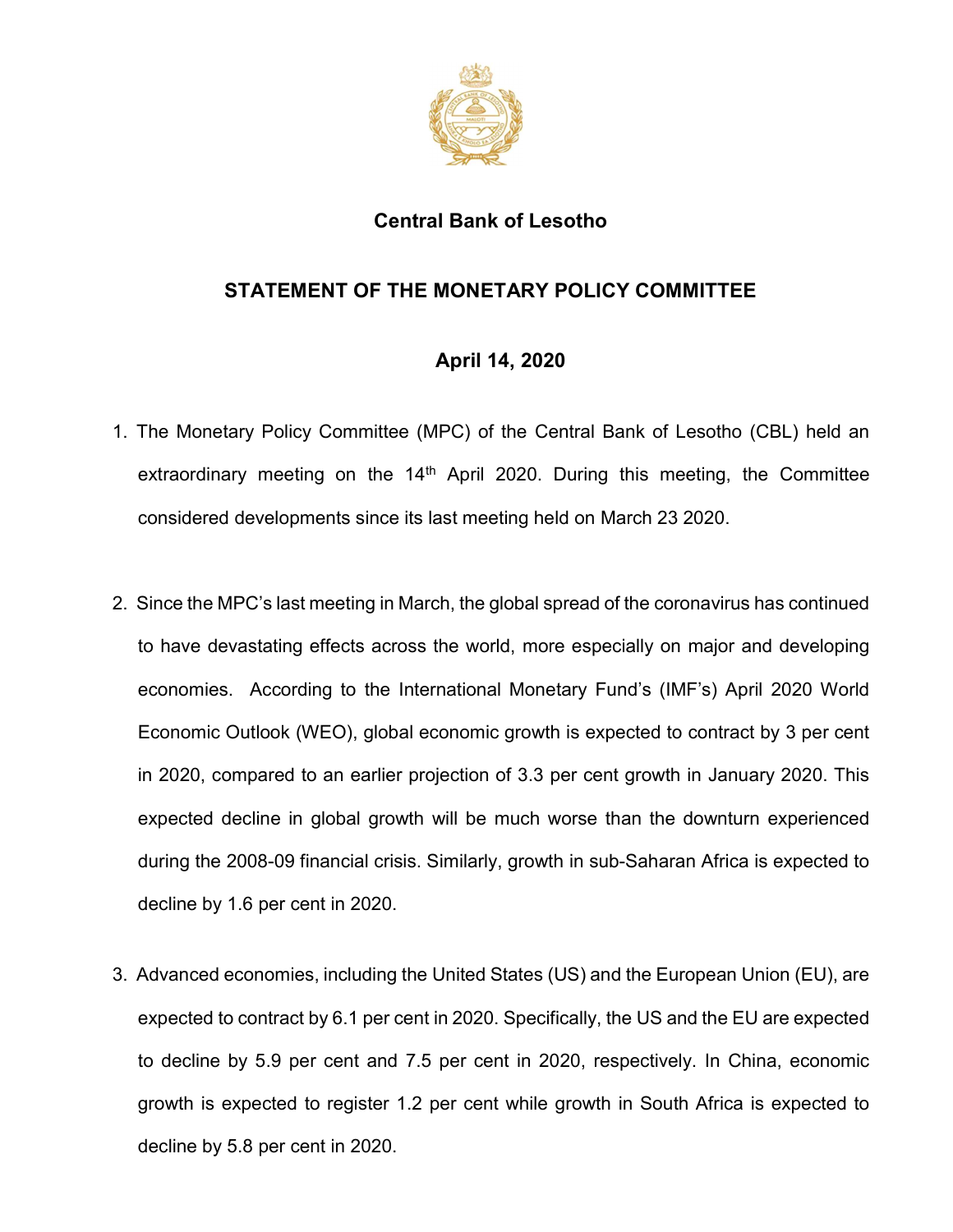- 4. Global financial markets have been characterised by high volatility and flight of capital to safety. Yields in emerging markets, especially South Africa have been rising on the long end and sliding on the short end. The expected result is further deprecation in the exchange rate.
- 5. In response to these developments, major central banks have taken measures aimed at providing market liquidity, supporting affected borrowers and offering regulatory relief. On the fiscal policy side, a number of governments have introduced stimulus packages to mitigate the impact of the shock on the affected households and businesses.
- 6. The domestic economy is set to suffer a major blow from the pandemic. Given measures put in place to stem the virus outbreak, economic activity is expected to contract by 3.1 per cent. The key sectors that are likely to be affected are mining with a decline of 13.4 per cent, construction with 10.2 per cent decline and textiles with a 14 per cent decline. These developments are expected to have a significant negative impact on employment. Inflation was recorded at 4.2 per cent in February 2020, in contrast to 4.1 per cent in January 2020. Upward pressures on inflation are likely to persist in the medium term given negative supply shocks and a depreciating local currency. Food prices are likely to increase as a result of supply side disruptions. A soft global demand could prolong the decline in global commodity prices like oil, this is despite a commitment by global oil producers to cut the global oil supply.
- 7. In the banking sector, the low business activity is likely to increase credit risk as borrowers struggle to meet loan repayment schedules, and result in high non-performing loans.